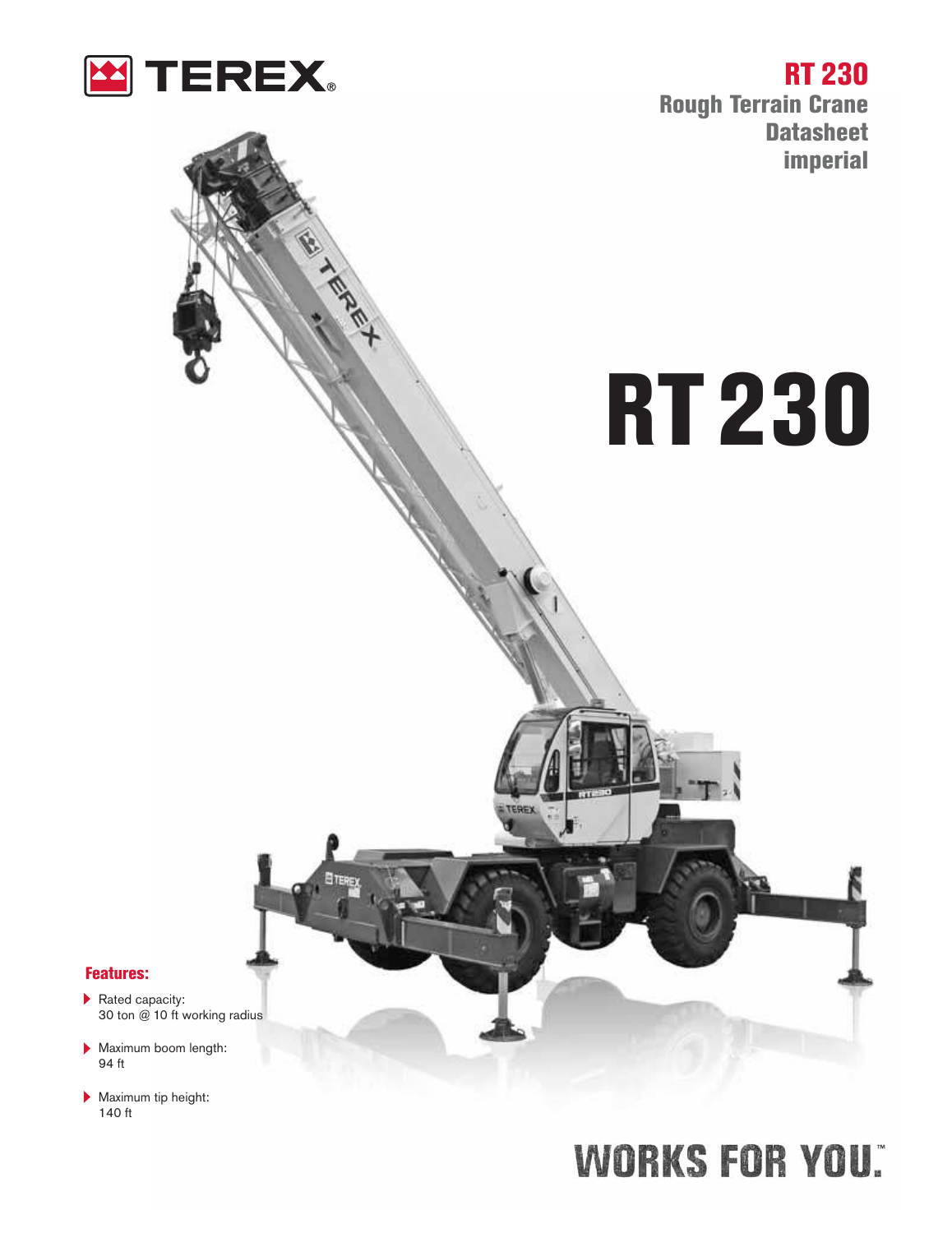### **CONTENTS RT230**



|            | Page: |
|------------|-------|
|            |       |
| <b>Key</b> |       |
|            |       |

### **Dimensions**

| Crane dimensions in the contract of the contract of the dimensional contract of the contract of the contract of the contract of the contract of the contract of the contract of the contract of the contract of the contract o |  |
|--------------------------------------------------------------------------------------------------------------------------------------------------------------------------------------------------------------------------------|--|
|                                                                                                                                                                                                                                |  |

### **Load Charts**

### **Technical Description**

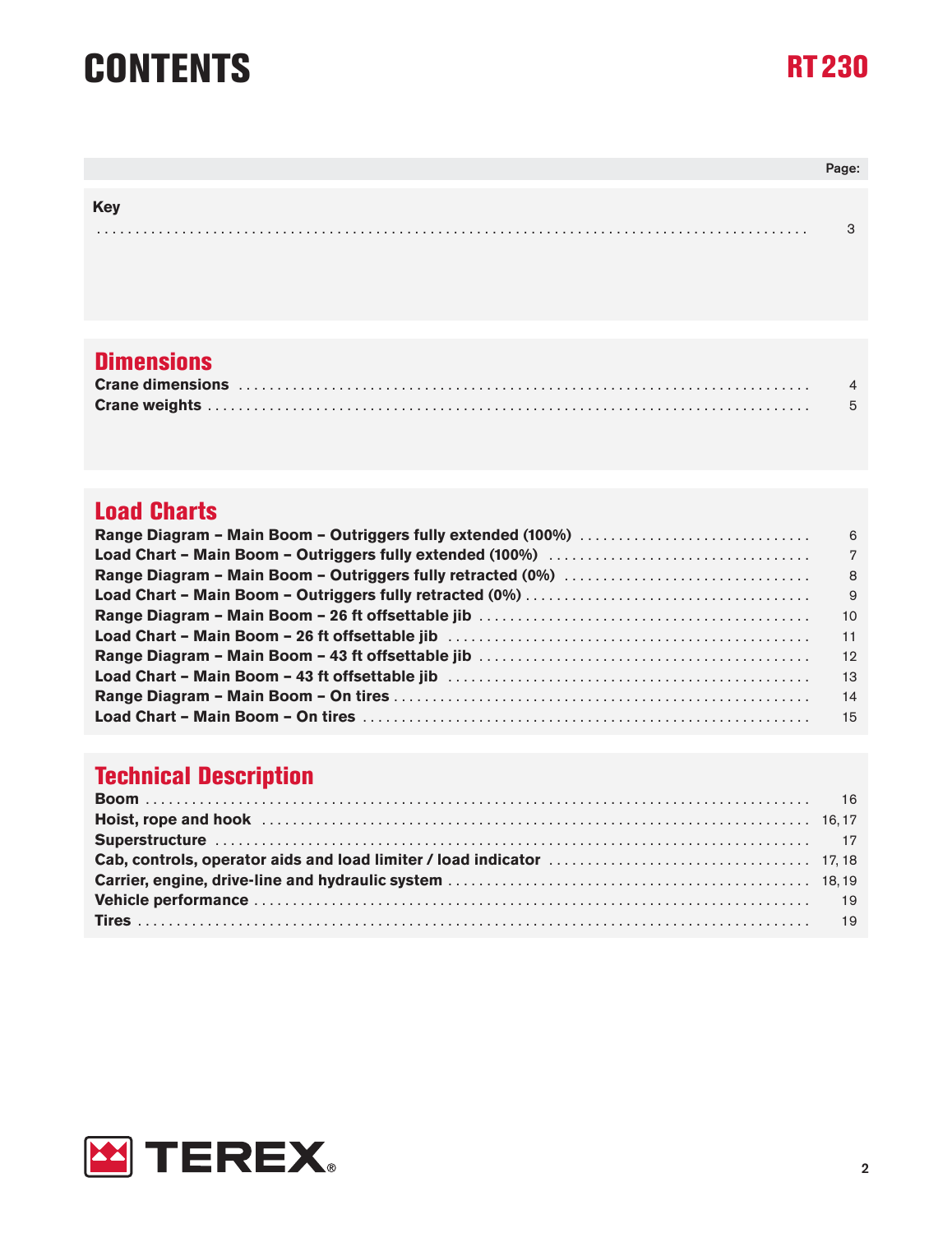### **KEY RT230**

|               | Counterweight                                              |                    | General performance                                   |
|---------------|------------------------------------------------------------|--------------------|-------------------------------------------------------|
|               | Main boom                                                  | <b>MISS</b>        | Telescoping mode                                      |
|               | Boom length                                                |                    | Boom luffing angle                                    |
|               | Tip height                                                 |                    | Working radius                                        |
|               | Boom with extension                                        |                    | Max. boom length with extension                       |
|               | Main boom with aux head                                    |                    | Distance from the hook to the head sheave pin         |
|               | Slewing / Allowable slewing range                          | A                  | Slewing locked / Slewing locked at specified position |
|               | Slewing brake                                              |                    | Slewing gears                                         |
|               | Outriggers / Lifting on outriggers<br>(100/50/0% extended) |                    | Lifting on wheels / Pick & Carry                      |
|               | Main hoist                                                 |                    | Auxiliary hoist                                       |
|               | Hoist speed                                                |                    | Rope length                                           |
|               | Rope - Standard / Optional                                 |                    | Max. line pull                                        |
|               | Rope diameter                                              |                    | Tire                                                  |
|               | Hook block                                                 |                    | Controls                                              |
|               | Cab                                                        |                    | Engine                                                |
| $\frac{1}{2}$ | Operator aids / Load limiter / Load indicator              |                    | Steering                                              |
|               | Mechanical transmission                                    | $\bullet$<br>шщ    | Speed                                                 |
| <b>HYDR</b>   | Hydraulics                                                 |                    | Heating / Air conditioning                            |
|               | Working temperature                                        |                    | Gradeability                                          |
|               | Lights                                                     | $\blacksquare$ GVW | Gross vehicle weight                                  |
|               | Crane / Crane in standard configuration                    |                    | Weight on front axle                                  |
|               | Crane without counterweight                                |                    | Weight on rear axle                                   |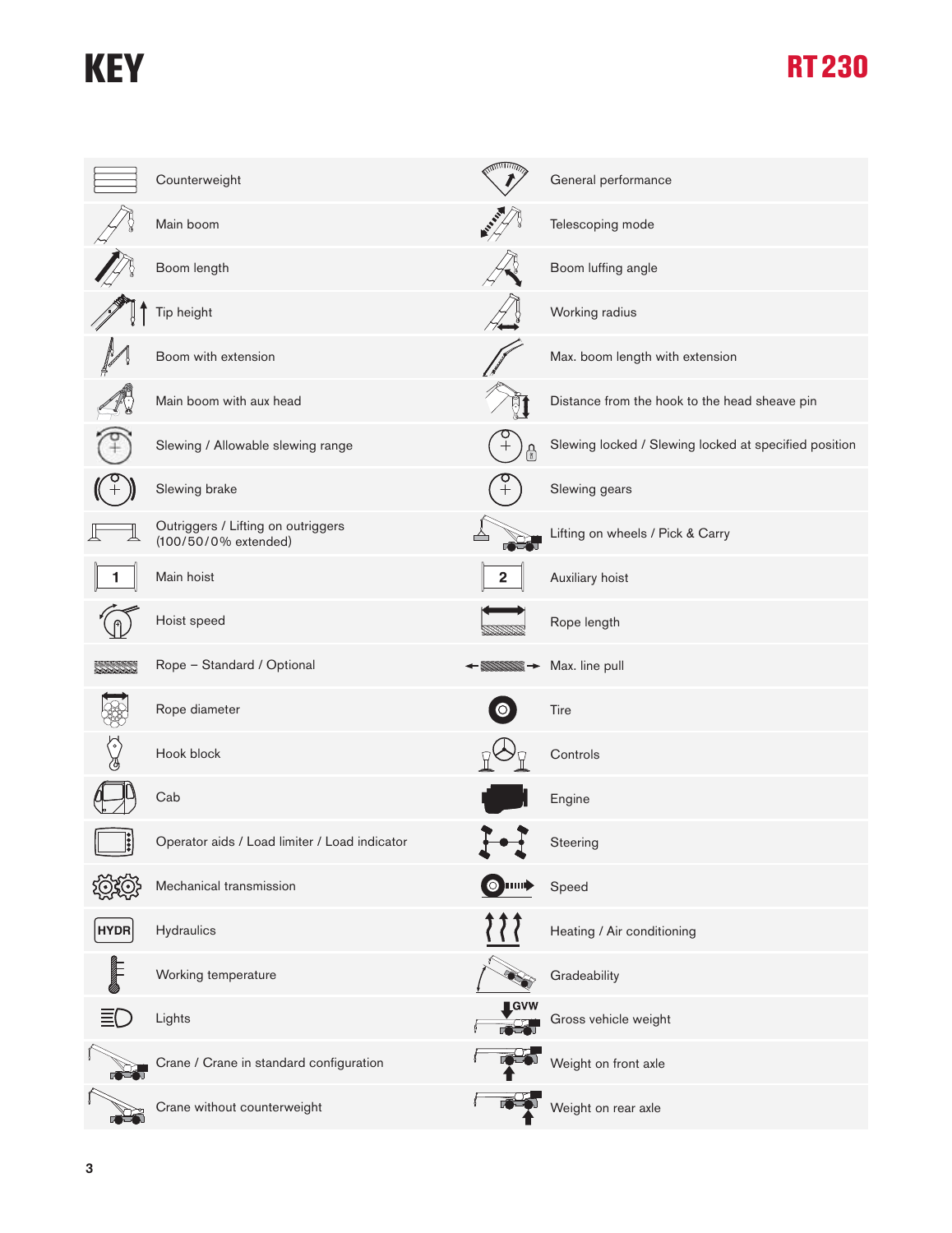### **CRANE DIMENSIONS RT230**



| <b>Tire</b><br>Variances   | $16.00 \times 25$ 20.5 x 25 |                |
|----------------------------|-----------------------------|----------------|
| A (Approach Angle)         | $25.1^{\circ}$              | $25.1^{\circ}$ |
| <b>B</b> (Departure Angle) | $93.1^{\circ}$              | $23.1^{\circ}$ |
| C (Tire Track)             | $6' - 7.5''$                | $6' - 10.5"$   |
| D (Overall Width)          | R'                          | $8' - 8''$     |

**Note:** 

All heights are based on 20.5 x 25 tires.





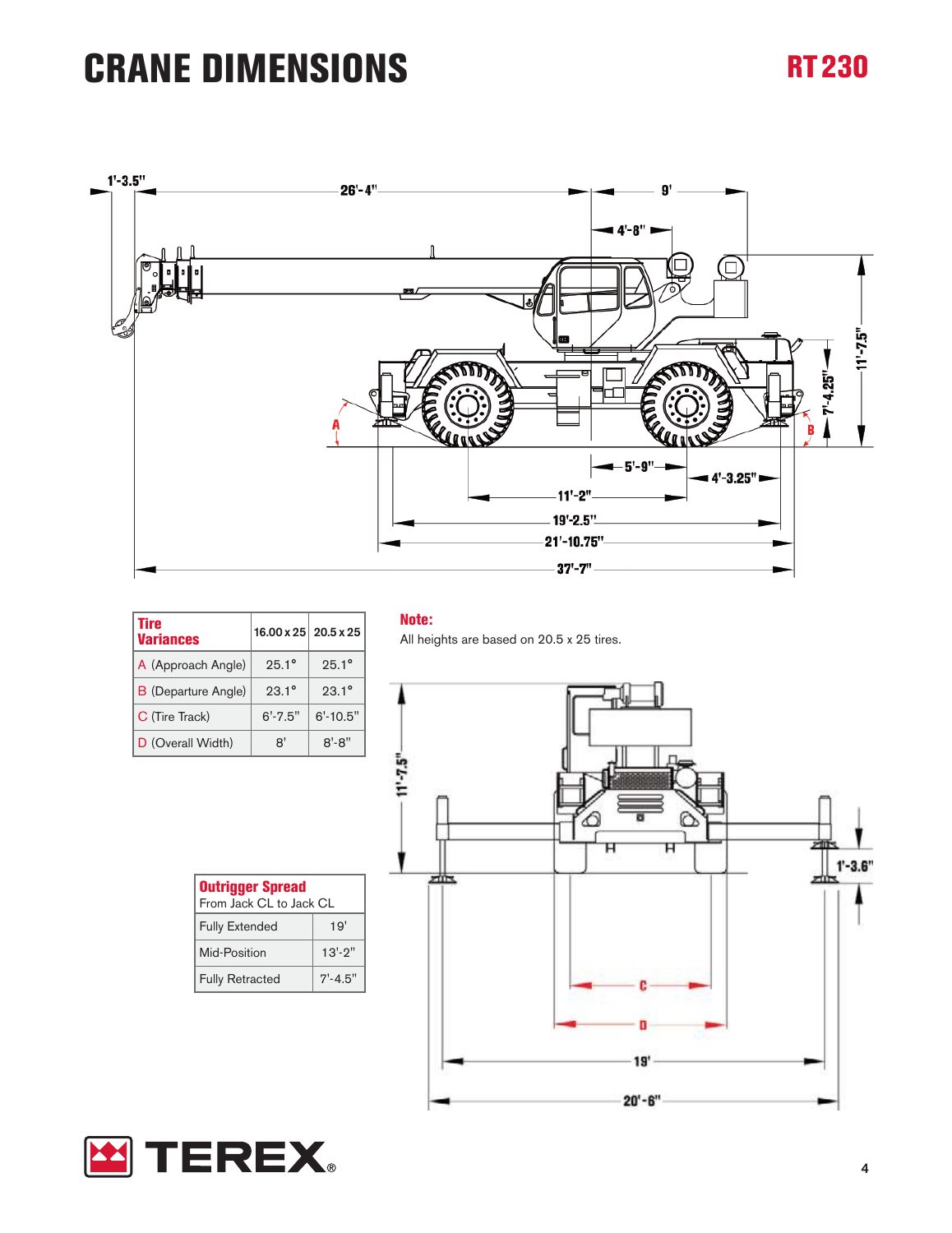### **CRANE WEIGHTS**

### **RT230**

### **Approximate Weights**

|                  |                                            | <b>IGVW</b> |             |            |
|------------------|--------------------------------------------|-------------|-------------|------------|
|                  |                                            | 55,930 lb   | 28,972 lb   | 26,958 lb  |
|                  | Add / Subtract for main optional equipment |             |             |            |
|                  | 26 ft to 43 ft swing on jib stowed         | $+1500$ lb  | $+2600$ lb  | $-1100$ lb |
|                  | Auxiliary boom head                        | $+100$ lb   | $+300$ lb   | $-200$ lb  |
| $\mathbf{2}$     | Auxiliary hoist*                           | $+115$ lb   | $-25$ lb    | $+140$ lb  |
| $(\degree)$<br>ැ | 4 sheaves, 30T                             | $+655$ lb   | $+1071$ lb  | $-416$ lb  |
| ℰ<br>∛           | 3 sheaves, 30T                             | $+670$ lb   | $+1099$ lb  | $-429$ lb  |
| ℰ<br>ැ           | 2 sheaves, 25T                             | $+682$ lb   | $+ 1117$ lb | $-435$ lb  |
|                  | 7T Hookball                                | $+240$ lb   | $+290$ lb   | $-50$ lb   |

NOTE: Values are subject to 2% variation

\* Weight includes rope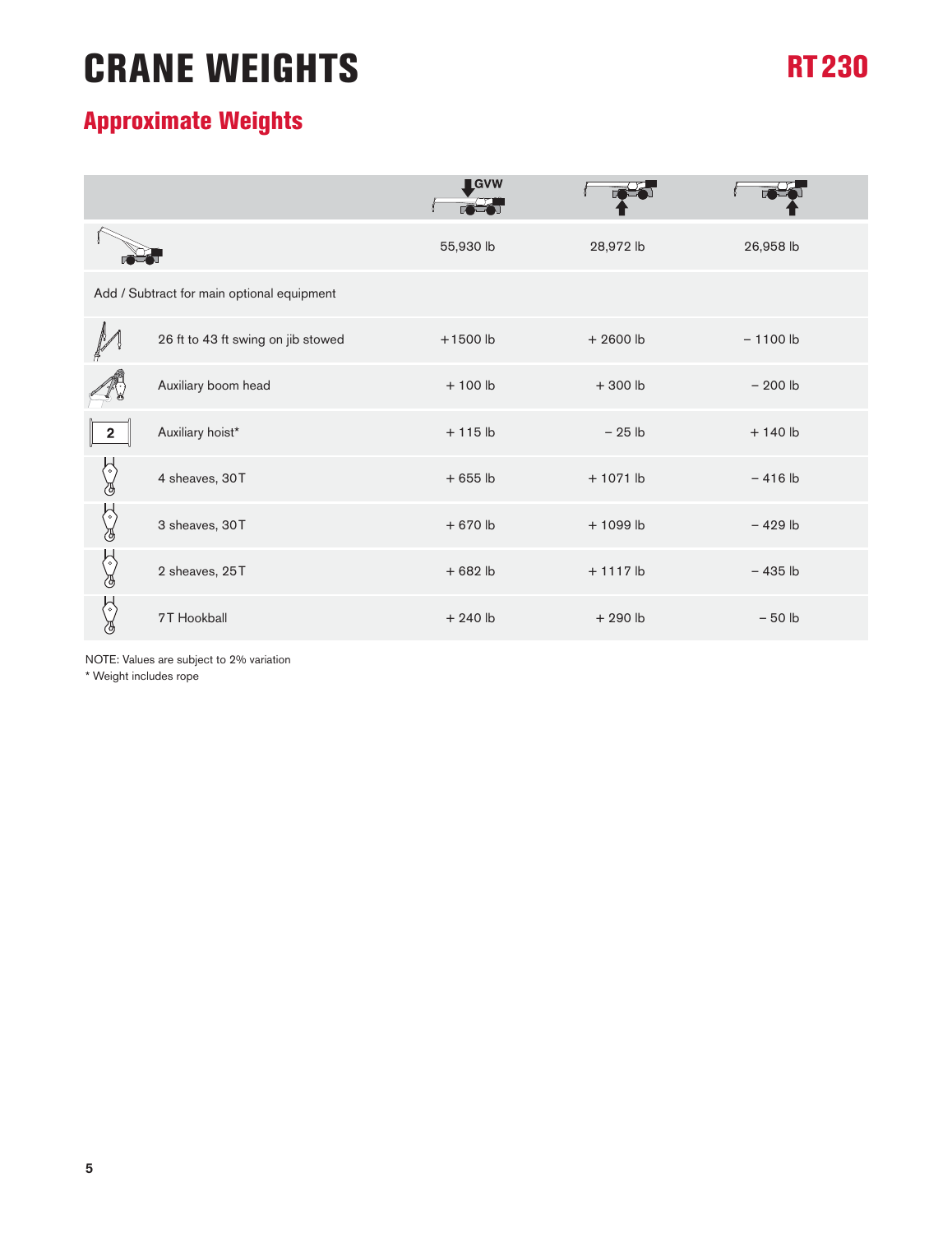

### **Outriggers Fully Extended (100%)**



**RT230**

with hook block: 4 ft 5 in

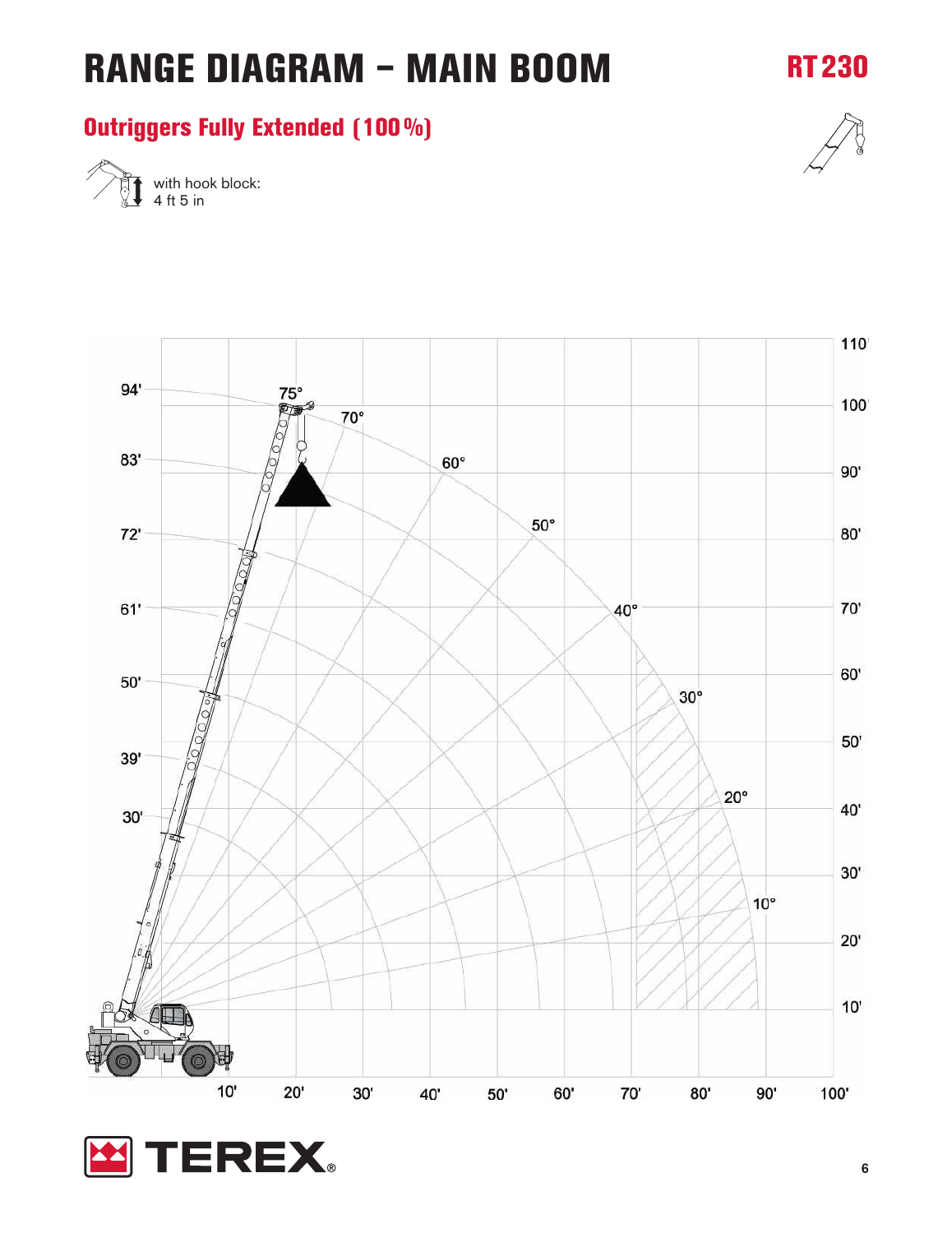#### **Outriggers Fully Extended (100%)**



 $\begin{bmatrix} 10,000 \text{ lbs} \\ 19 \text{ ft} \text{ (100\%) \end{bmatrix}$  19 ft (100%)  $\begin{pmatrix} 0 \\ 1 \end{pmatrix}$  360° Standard ASME

B30.5

|    | <b>Boom Length</b> |        |        |        |              |        |        |      |
|----|--------------------|--------|--------|--------|--------------|--------|--------|------|
|    | 30.29 ft           | 39 ft  | 50 ft  | 61 ft  | <b>72 ft</b> | 83 ft  | 94 ft  |      |
| ft | Ibs                | Ibs    | Ibs    | Ibs    | Ibs          | Ibs    | Ibs    | ft   |
| 10 | 60,000             | 46,500 |        |        |              |        |        | $10$ |
| 12 | 50,000             | 46,500 | 44,400 |        |              |        |        | 12   |
| 15 | 40,000             | 39,900 | 38,400 | 35,900 |              |        |        | 15   |
| 20 | 30,000             | 29,900 | 29,900 | 29,400 | 27,300       |        |        | 20   |
| 25 | 22,700             | 23,500 | 23,900 | 23,900 | 23,000       | 18,900 | 15,200 | 25   |
| 30 |                    | 18,500 | 19,000 | 19,300 | 19,500       | 15,800 | 13,000 | 30   |
| 35 |                    |        | 15,000 | 12,000 | 15,400       | 13,700 | 11,300 | 35   |
| 40 |                    |        | 11,700 | 9,700  | 12,200       | 11,900 | 9,900  | 40   |
| 45 |                    |        | 9,200  | 7,800  | 9,800        | 9,900  | 8,700  | 45   |
| 50 |                    |        |        | 6,400  | 8,000        | 8,200  | 7,800  | 50   |
| 55 |                    |        |        |        | 6,700        | 6,800  | 6,900  | 55   |
| 60 |                    |        |        |        | 5,500        | 5,700  | 5,700  | 60   |
| 65 |                    |        |        |        | 4,500        | 4,700  | 4,800  | 65   |
| 70 |                    |        |        |        |              | 4,000  | 4,100  | 70   |
| 75 |                    |        |        |        |              | 3,300  | 3,400  | 75   |
| 80 |                    |        |        |        |              |        | 2,800  | 80   |
| 85 |                    |        |        |        |              |        | 2,300  | 85   |

### **Notes to lifting capacity**

Lifting capacities do not exceed 85% of tipping load. Weight of hook blocks and slings is part of the load, and is to be deducted from the capacity ratings. Consult operation manual for further details.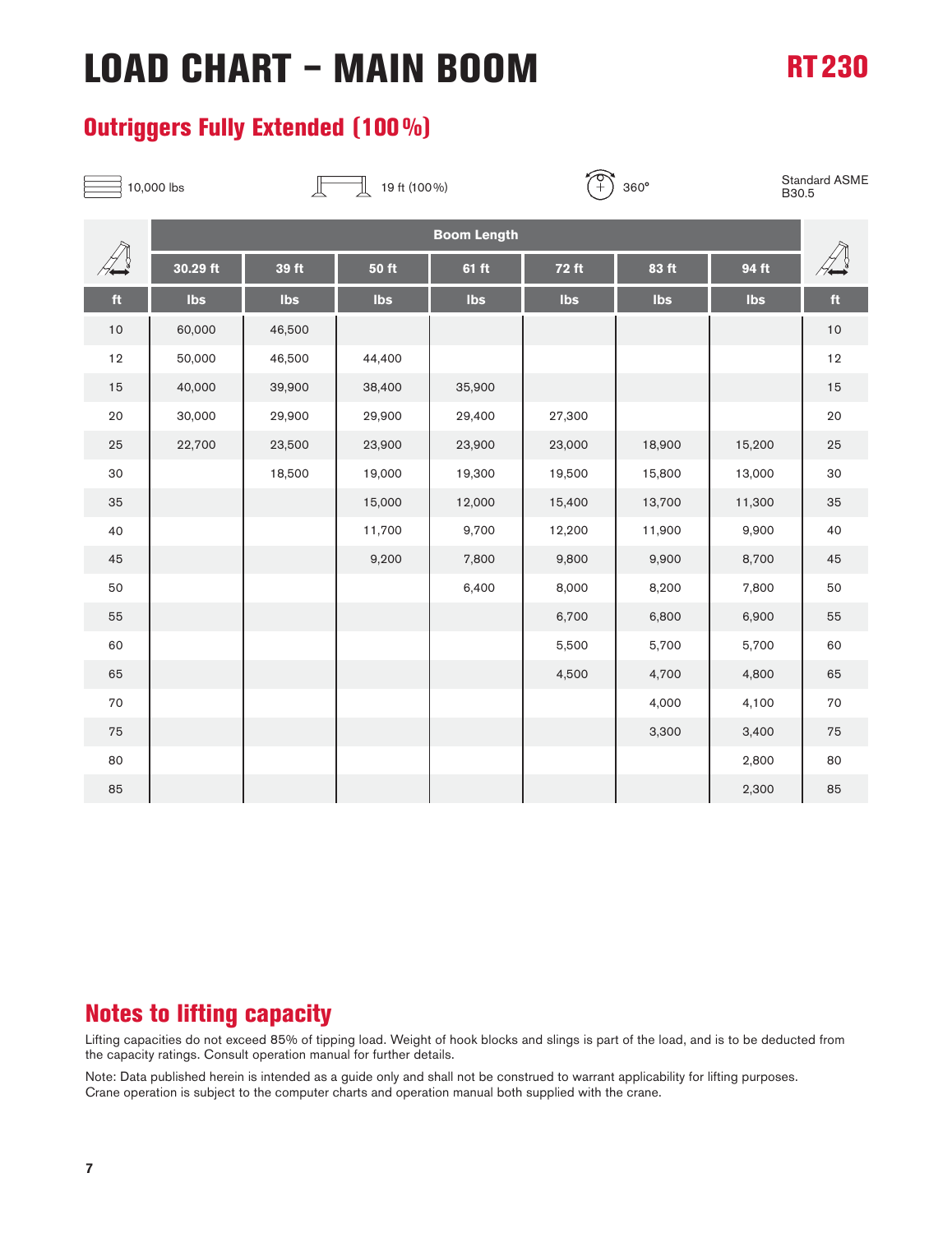### **RANGE DIAGRAM – MAIN BOOM**

### **Outriggers Fully Retracted (0%)**



**RT230**

with hook block: 4 ft 5 in

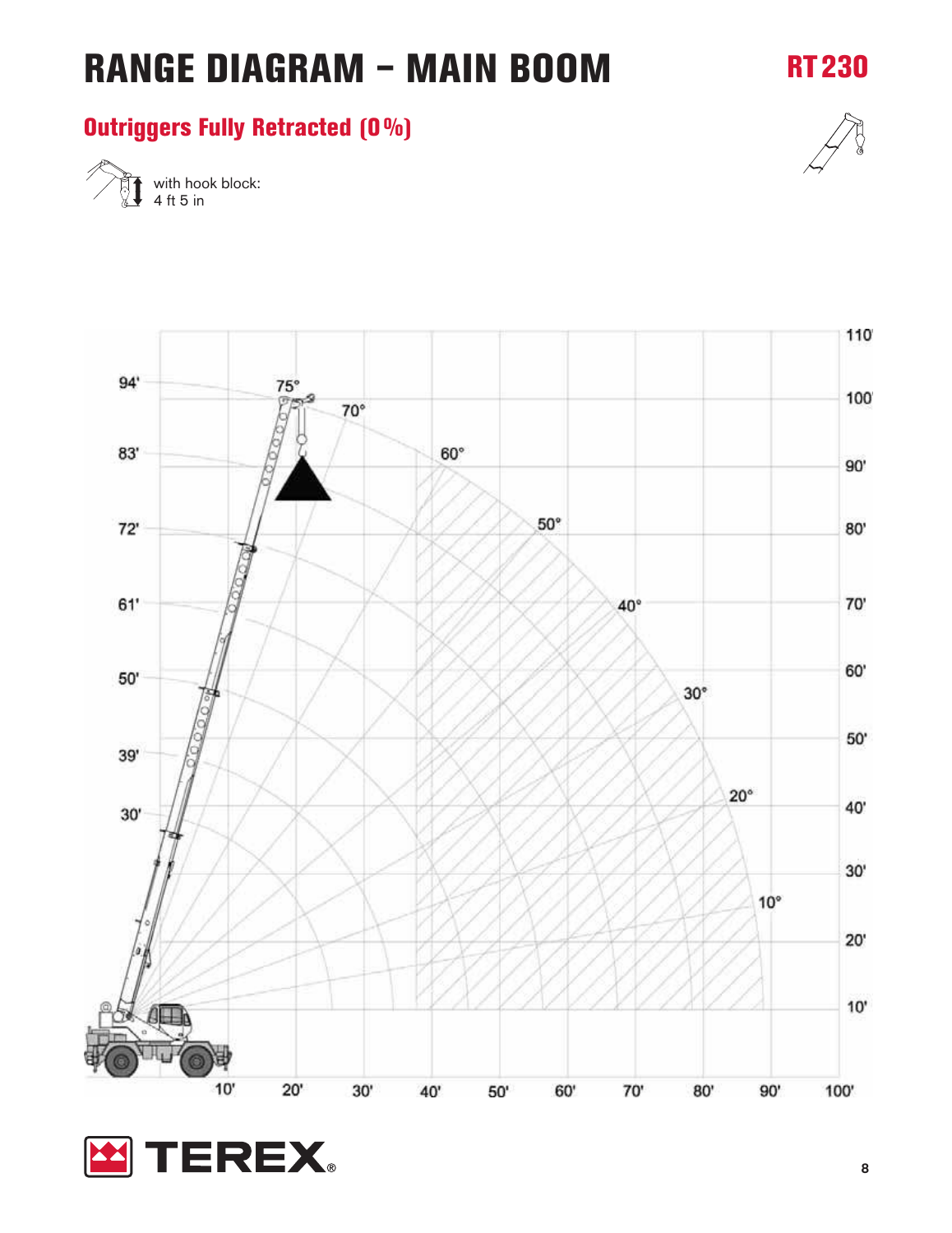#### **Outriggers Fully Retracted (0%)**

|    | 10,000 lbs         |        | 7 ft 4.5 in (0%) |        | $\widehat{C}^{\ast}$ | 360°  | B30.5 | <b>Standard ASME</b> |
|----|--------------------|--------|------------------|--------|----------------------|-------|-------|----------------------|
|    | <b>Boom Length</b> |        |                  |        |                      |       |       |                      |
|    | 30.29 ft           | 39 ft  | <b>50 ft</b>     | 61 ft  | 72 ft                | 83 ft | 94 ft |                      |
| ft | Ibs                | Ibs    | Ibs              | Ibs    | Ibs                  | Ibs   | Ibs   | $\mathbf{ft}$        |
| 10 | 32,700             | 33,300 |                  |        |                      |       |       | 10                   |
| 12 | 23,500             | 24,100 | 24,500           |        |                      |       |       | 12                   |
| 15 | 15,700             | 16,400 | 16,800           | 17,000 |                      |       |       | 15                   |
| 20 | 9,000              | 9,700  | 10,200           | 10,400 | 10,500               |       |       | 20                   |
| 25 | 5,200              | 6,100  | 6,600            | 6,800  | 7,000                | 7,100 | 7,100 | 25                   |
| 30 |                    | 3,800  | 4,300            | 4,600  | 4,800                | 4,900 | 5,000 | 30                   |
| 35 |                    |        | 2,800            | 3,100  | 3,300                | 3,400 | 3,500 | 35                   |
| 40 |                    |        | 1,600            | 2,000  | 2,200                | 2,300 | 2,400 | 40                   |
| 45 |                    |        |                  | 1,100  | 1,300                | 1,400 | 1,500 | 45                   |
| 50 |                    |        |                  |        |                      | 800   | 900   | 50                   |

#### **Notes to lifting capacity**

Lifting capacities do not exceed 85% of tipping load. Weight of hook blocks and slings is part of the load, and is to be deducted from the capacity ratings. Consult operation manual for further details.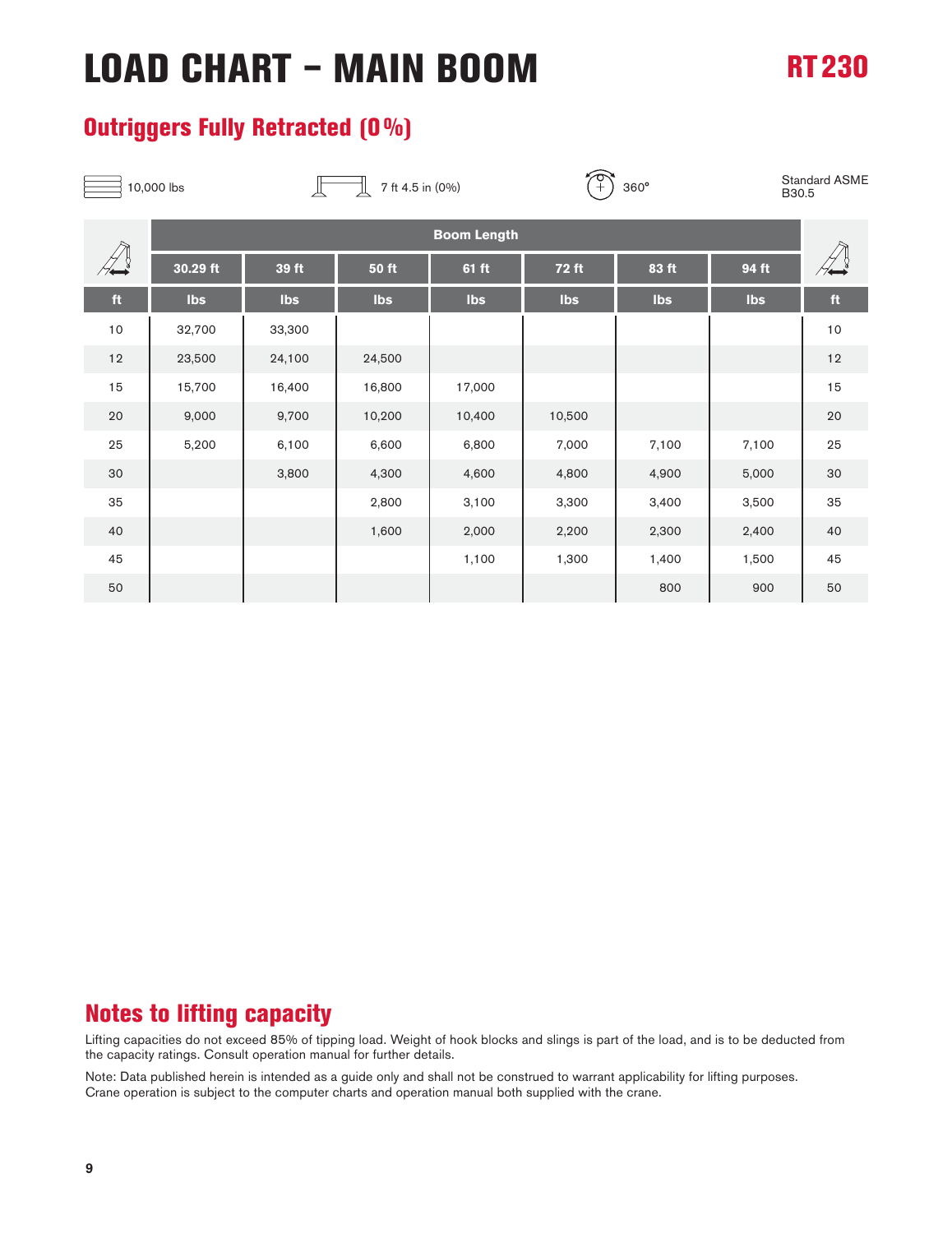### **RANGE DIAGRAM – MAIN BOOM**

**RT230**

### **With Jib, 26 ft offset**



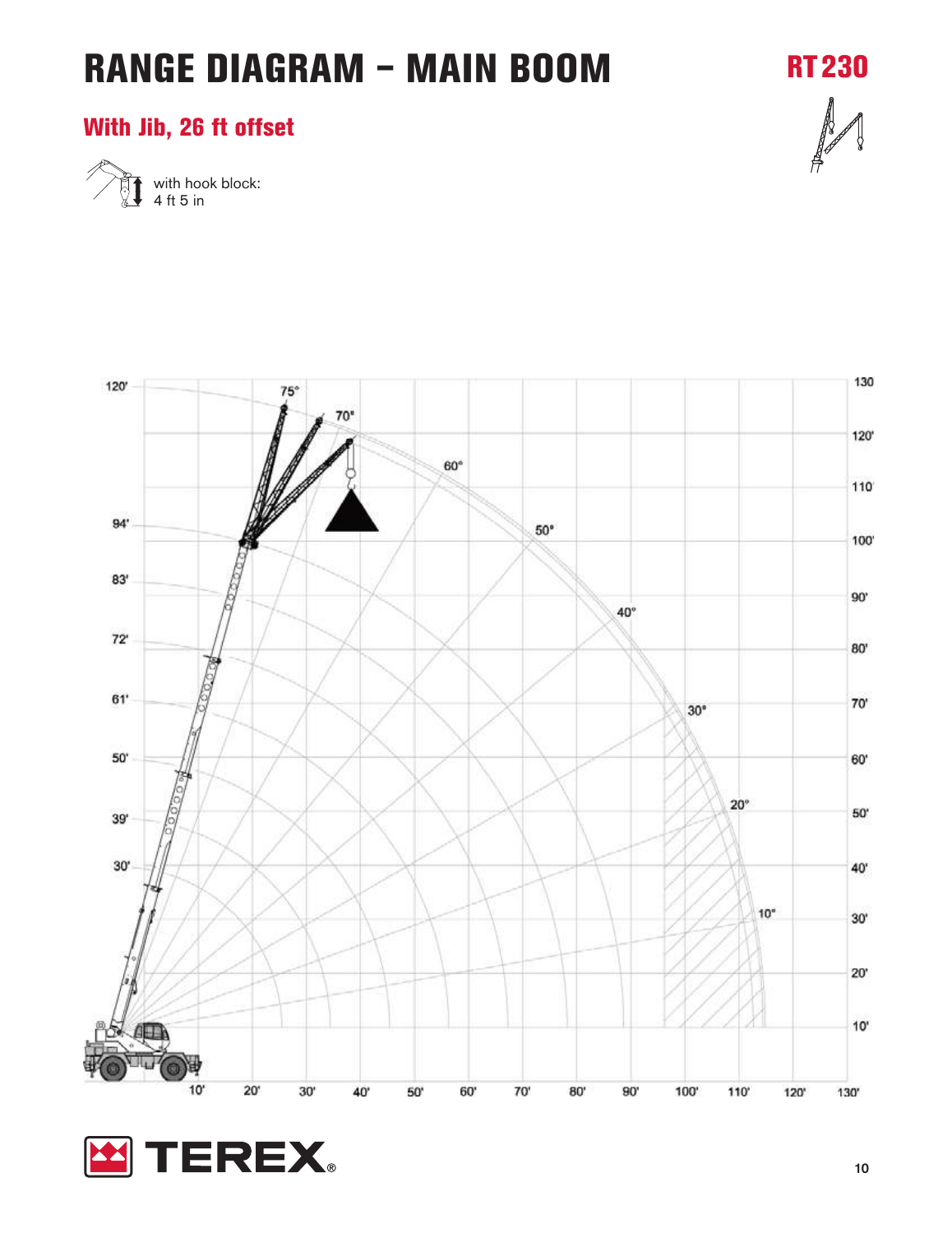#### **With Jib, 26 ft offset**

| 10,000 lbs              |                       | $\frac{1}{\sqrt{2}}$<br>19 ft (100%) |              | 360°                    | Standard ASME<br>B30.5 |  |  |  |
|-------------------------|-----------------------|--------------------------------------|--------------|-------------------------|------------------------|--|--|--|
|                         | 26 ft Offsettable Jib |                                      |              |                         |                        |  |  |  |
|                         | $0^{\circ}$           |                                      | $15^{\circ}$ | $30^\circ$              |                        |  |  |  |
| $\operatorname{\sf ft}$ | Ibs                   | $\operatorname{\mathsf{ft}}$         | Ibs          | $\operatorname{\sf ft}$ | Ibs                    |  |  |  |
| 35                      | 9,000                 | 40                                   | 7,300        | 45                      | 5,500                  |  |  |  |
| 39                      | 8,500                 | 43                                   | 6,700        | 49                      | 5,200                  |  |  |  |
| 43                      | 8,000                 | 47                                   | 6,200        | 52                      | 4,900                  |  |  |  |
| 49                      | 7,200                 | 52                                   | 5,500        | 56                      | 4,400                  |  |  |  |
| 54                      | 6,200                 | 57                                   | 5,000        | 61                      | 4,000                  |  |  |  |
| 60                      | 5,400                 | 62                                   | 4,500        | 66                      | 3,600                  |  |  |  |
| 64                      | 4,700                 | 67                                   | 4,000        | $71\,$                  | 3,300                  |  |  |  |
| $70\,$                  | 4,000                 | 73                                   | 3,500        | 78                      | 2,900                  |  |  |  |
| 76                      | 3,400                 | 79                                   | 3,100        | 84                      | 2,700                  |  |  |  |
| 82                      | 2,700                 | 86                                   | 2,500        | 89                      | 2,400                  |  |  |  |
| 87                      | 2,200                 | $91\,$                               | 2,100        | 93                      | 2,200                  |  |  |  |
| 93                      | 1,700                 | 97                                   | 1,700        | 98                      | 1,700                  |  |  |  |
| 100                     | 1,300                 | 102                                  | 1,300        | 104                     | 1,300                  |  |  |  |
| 106                     | 900                   | 108                                  | 900          |                         |                        |  |  |  |

#### **Notes to lifting capacity**

Lifting capacities do not exceed 85% of tipping load. Weight of hook blocks and slings is part of the load, and is to be deducted from the capacity ratings. Consult operation manual for further details.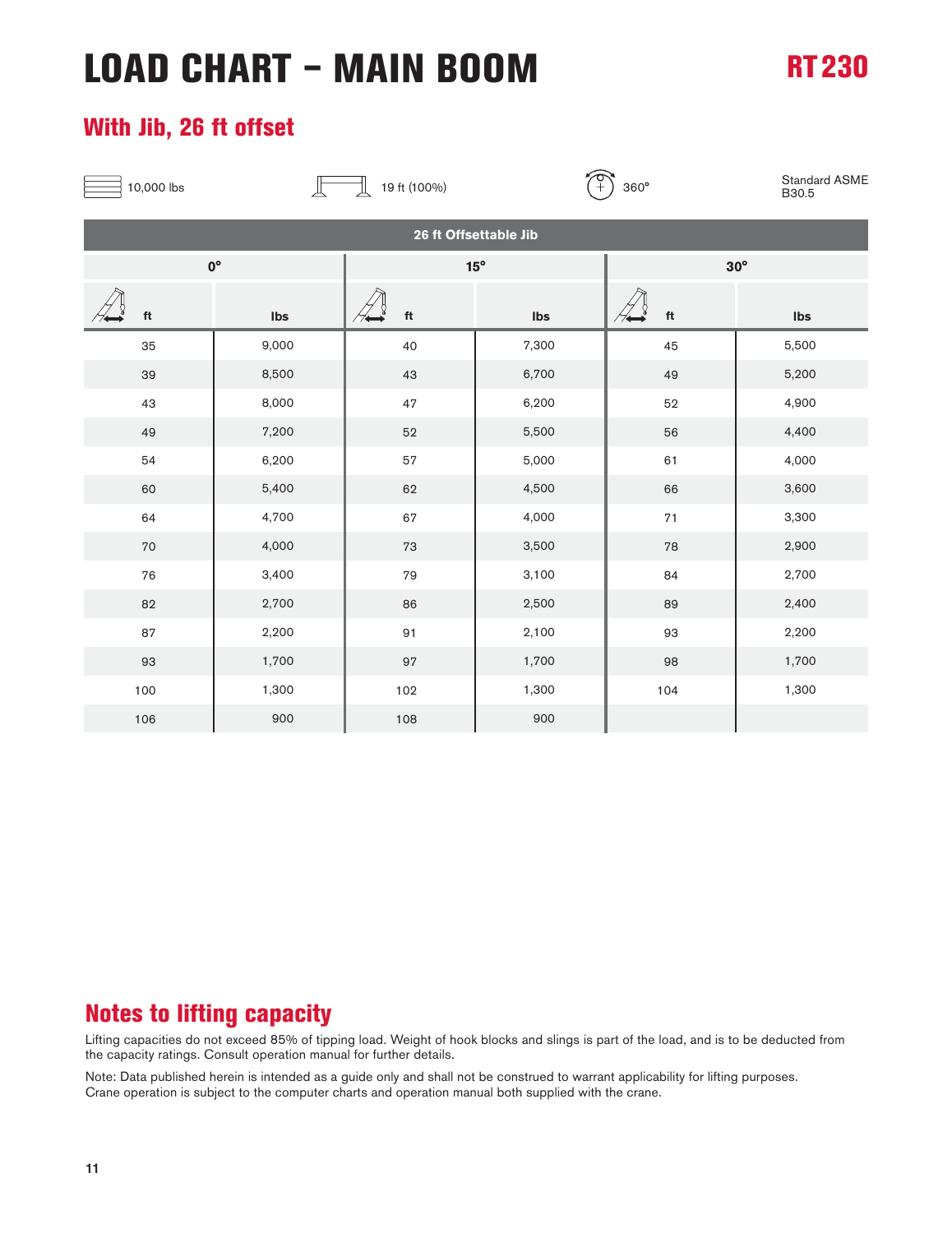### **RANGE DIAGRAM – MAIN BOOM**

**RT230**

#### **With Jib, 43 ft offset**



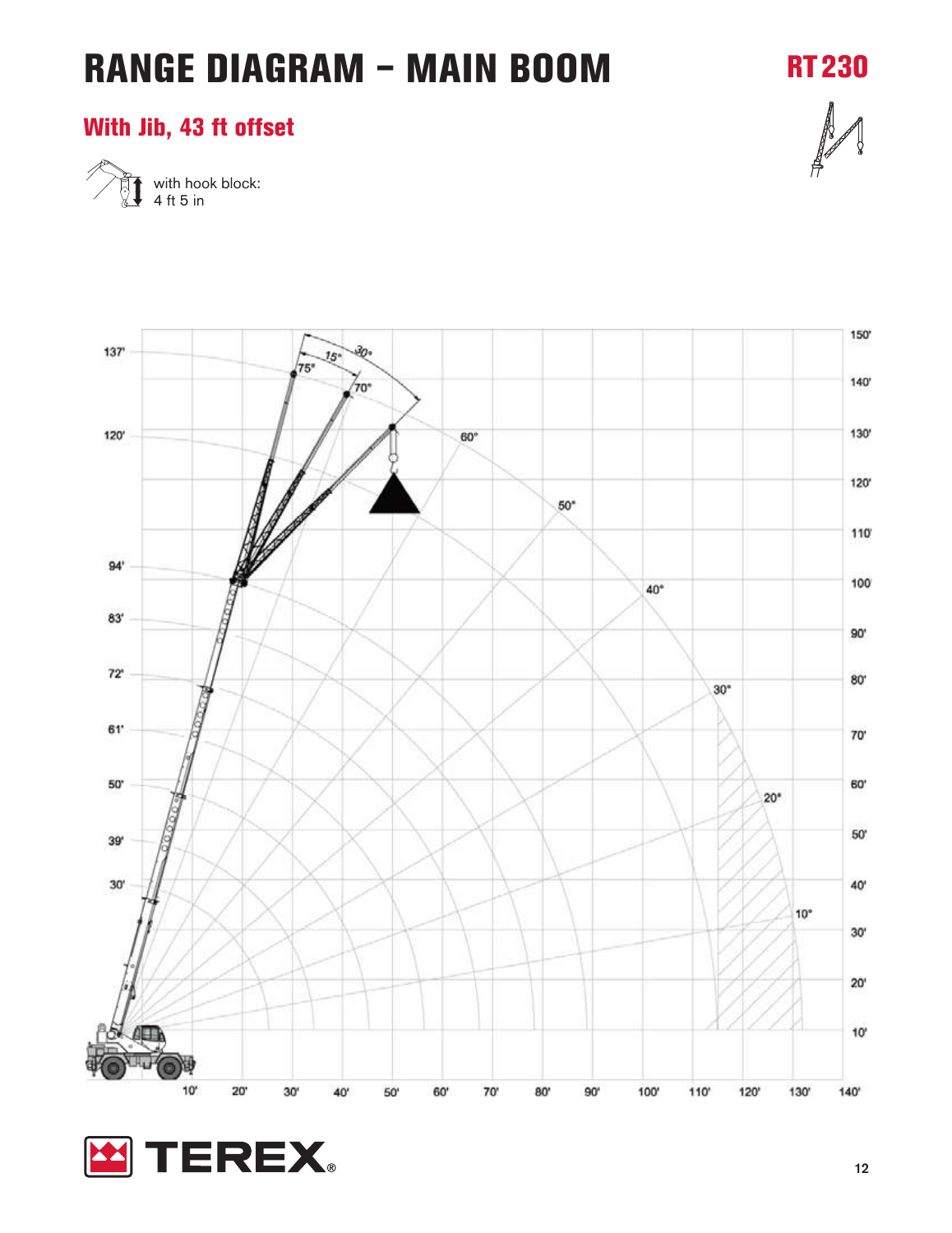#### **With Jib, 43 ft offset**

| 10,000 lbs |                       | 19 ft (100%)            | $^\sigma_+$  | 360°        | Standard ASME<br>B30.5 |  |  |  |  |
|------------|-----------------------|-------------------------|--------------|-------------|------------------------|--|--|--|--|
|            | 43 ft Offsettable Jib |                         |              |             |                        |  |  |  |  |
|            | $0^{\circ}$           |                         | $15^{\circ}$ | $30^\circ$  |                        |  |  |  |  |
| ft         | Ibs                   | $\operatorname{\sf ft}$ | Ibs          | $^{\rm ft}$ | Ibs                    |  |  |  |  |
| 41         | 5,000                 | 50                      | 3,300        | 62          | 2,600                  |  |  |  |  |
| 45         | 4,700                 | 54                      | 3,200        | 65          | 2,600                  |  |  |  |  |
| 49         | 4,400                 | 58                      | 3,100        | 68          | 2,500                  |  |  |  |  |
| 54         | 4,000                 | 64                      | 2,900        | 72          | 2,400                  |  |  |  |  |
| 60         | 3,700                 | 70                      | 2,800        | 77          | 2,400                  |  |  |  |  |
| 67         | 3,500                 | 74                      | 2,700        | 82          | 2,300                  |  |  |  |  |
| 75         | 3,300                 | 81                      | 2,600        | 88          | 2,300                  |  |  |  |  |
| 82         | 3,000                 | 89                      | 2,500        | 95          | 2,200                  |  |  |  |  |
| 88         | 2,800                 | 96                      | 2,400        | 100         | 2,200                  |  |  |  |  |
| 95         | 2,400                 | 101                     | 2,000        | 105         | 1,900                  |  |  |  |  |
| 101        | 2,000                 | 107                     | 1,600        | 110         | 1,500                  |  |  |  |  |
| 108        | 1,600                 | 113                     | 1,200        | 115         | 1,200                  |  |  |  |  |
| 116        | 1,100                 | 119                     | 900          | 121         | 900                    |  |  |  |  |

#### **Notes to lifting capacity**

Lifting capacities do not exceed 85% of tipping load. Weight of hook blocks and slings is part of the load, and is to be deducted from the capacity ratings. Consult operation manual for further details.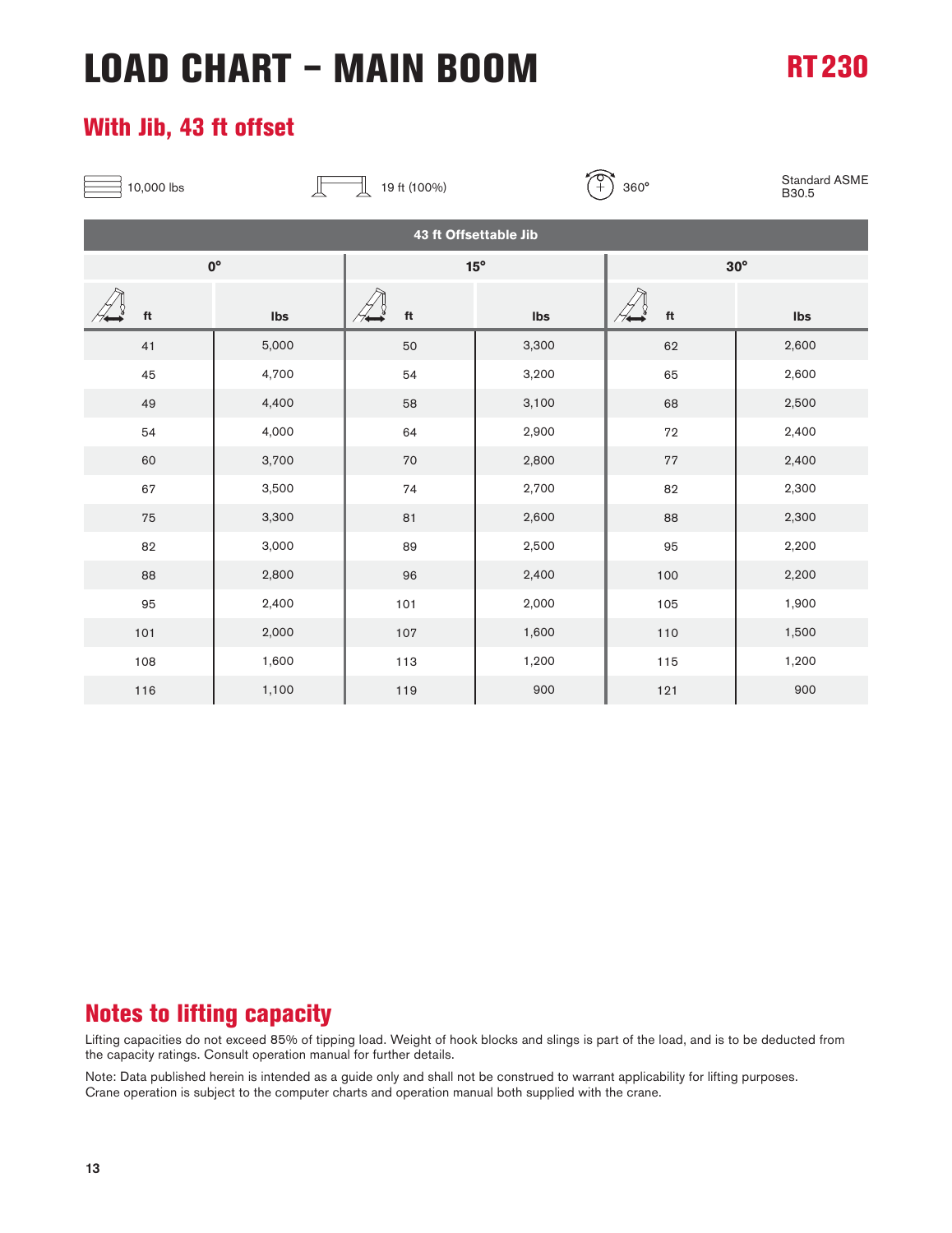### **RANGE DIAGRAM – MAIN BOOM**

#### **On Tires**





**RT230**

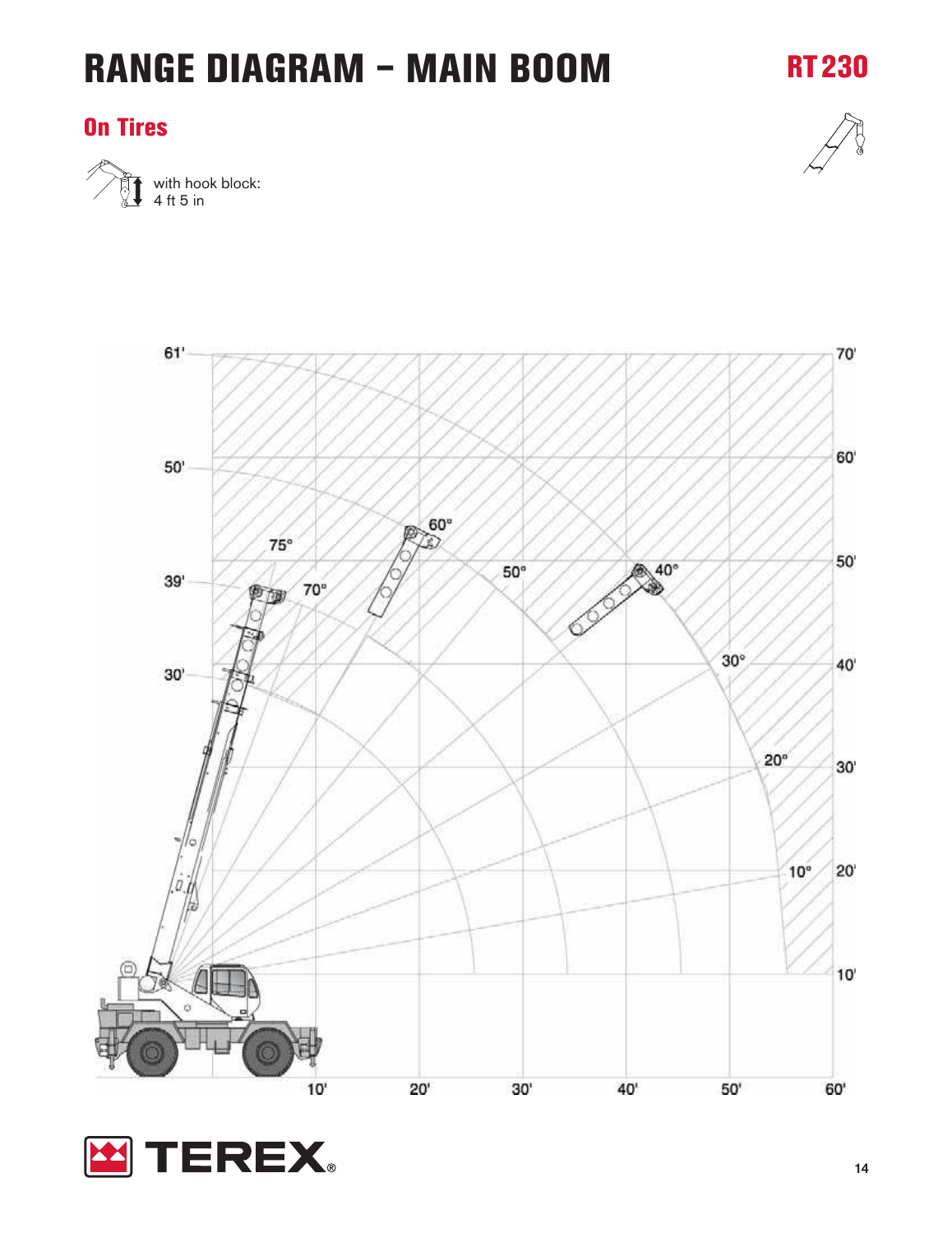### **On Tires**

 $\frac{\lambda}{\sqrt{2}}$  10,000 lbs



20.50 x 25-24 PR

Standard ASME B30.5

| <b>Boom</b>   |            | Stationary<br>360°<br>$\sqrt{\sigma}$ | <b>Travel Speed</b><br>Boom straight over front | $\widehat{C}$<br>$\mathbf{a}$ |
|---------------|------------|---------------------------------------|-------------------------------------------------|-------------------------------|
| <b>Radius</b> | Length     | 0 mph                                 | <b>Creep</b>                                    | $2.5$ mph                     |
| ft            | ft         | <b>Ibs</b>                            | $\mathsf{I}\mathsf{bs}$                         | Ibs                           |
| $10$          | 30.29      | 23,900                                | 34,600                                          | 23,600                        |
| $12$          | 30.29      | 18,900                                | 29,800                                          | 20,100                        |
| 15            | 39         | 14,000                                | 24,300                                          | 16,000                        |
| 20            | 39         | 8,300                                 | 16,500                                          | 11,400                        |
| 25            | 50         | 5,300                                 | 11,100                                          | 8,200                         |
| 30            | 50         | 3,300                                 | 8,000                                           | 6,200                         |
| 35            | 50         | 1,900                                 | 6,000                                           | 4,900                         |
| 40            | 61         | 1,200                                 | 4,800                                           | 3,800                         |
| 45            | 61         |                                       | 3,800                                           | 3,000                         |
| 50            | 61         |                                       | 2,700                                           | 2,300                         |
| 55            | 61         |                                       | 2,000                                           | 1,700                         |
| 60            | ${\bf 72}$ |                                       | 1,400                                           | 1,200                         |
| 65            | 72         |                                       | 1,100                                           | 800                           |

#### **Notes to lifting capacity**

Lifting capacities do not exceed 85% of tipping load. Weight of hook blocks and slings is part of the load, and is to be deducted from the capacity ratings. Consult operation manual for further details.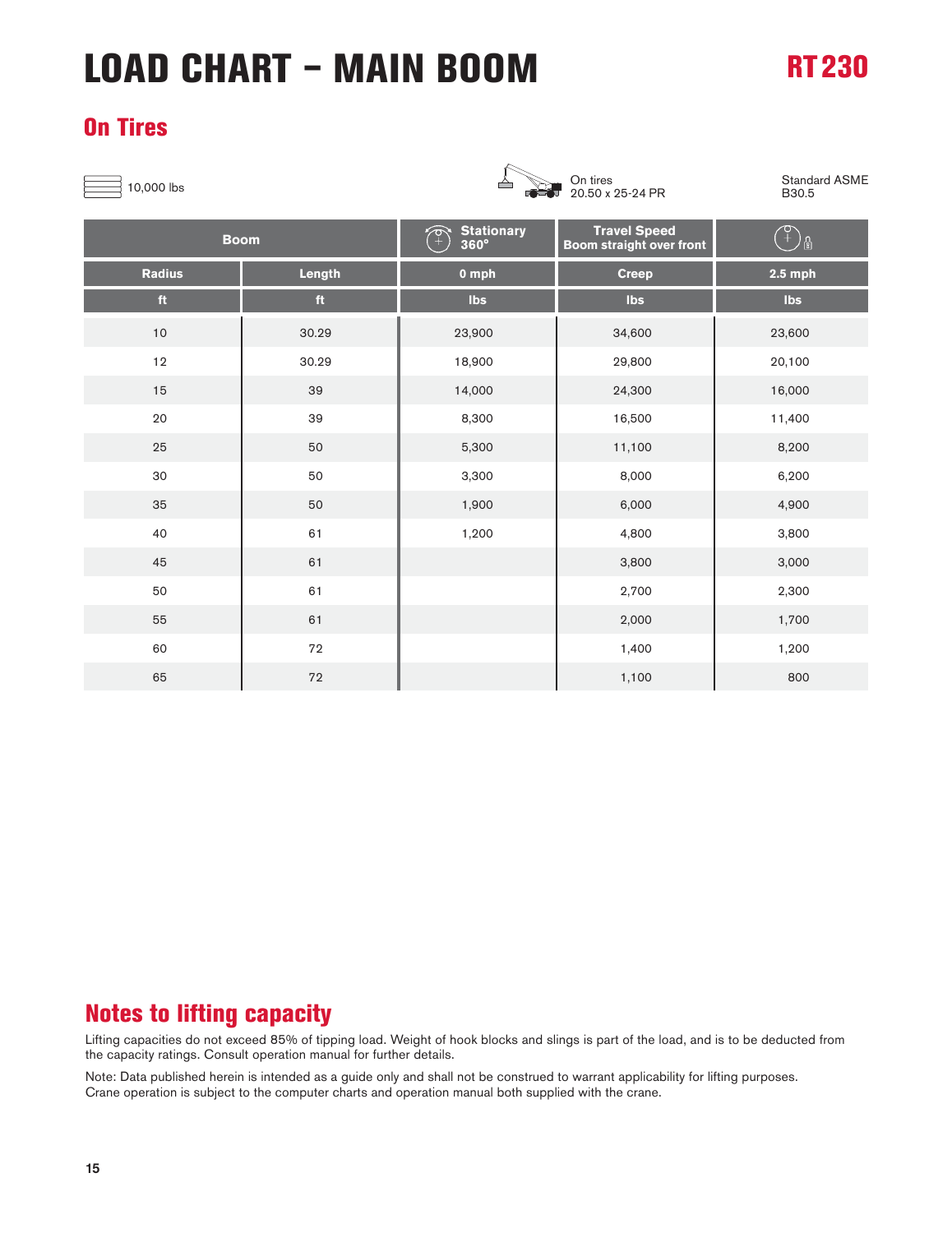#### **Boom**

|                                               | <b>Standard configuration:</b> |
|-----------------------------------------------|--------------------------------|
| 4 sections hydraulic actuated boom            |                                |
| Full power mechanically synchronized          |                                |
| Min. / Max.                                   | 30 ft / 94 ft                  |
| Boom elevation angle range (min. / max.)      | $-4^{\circ}$ / 76 $^{\circ}$   |
|                                               |                                |
|                                               | <b>Optional configuration:</b> |
| Single sheave                                 |                                |
|                                               |                                |
| One section, side stowable<br>Angular offsets | 0, 15 and 30 degrees           |
| With one section jib                          | $120$ ft                       |

### **Hoist, Rope and Hook**

| <b>Standard configuration:</b>                                                                                                                                                                                                                                                                                                                                                                                                                                                                                                                                                                                            |                                                                                                                                                      |                                                    |
|---------------------------------------------------------------------------------------------------------------------------------------------------------------------------------------------------------------------------------------------------------------------------------------------------------------------------------------------------------------------------------------------------------------------------------------------------------------------------------------------------------------------------------------------------------------------------------------------------------------------------|------------------------------------------------------------------------------------------------------------------------------------------------------|----------------------------------------------------|
|                                                                                                                                                                                                                                                                                                                                                                                                                                                                                                                                                                                                                           | Grooved drum<br>Storage capacity                                                                                                                     | 598 ft                                             |
|                                                                                                                                                                                                                                                                                                                                                                                                                                                                                                                                                                                                                           | Two speed ratios<br>Without load in 6 <sup>th</sup> layer (low range / high range)<br>Without load in 1 <sup>st</sup> layer (low range / high range) | 297 ft/min / 475 ft/min<br>205 ft/min / 329 ft/min |
|                                                                                                                                                                                                                                                                                                                                                                                                                                                                                                                                                                                                                           | 6 x 19 IWRC XIPS, right regular lay, preformed                                                                                                       |                                                    |
|                                                                                                                                                                                                                                                                                                                                                                                                                                                                                                                                                                                                                           |                                                                                                                                                      | $5/8$ in                                           |
| $\begin{tabular}{ c c } \hline \quad \quad & \quad \quad & \quad \quad \\ \hline \quad \quad & \quad \quad & \quad \quad \\ \hline \quad \quad & \quad \quad & \quad \quad \\ \hline \quad \quad & \quad \quad & \quad \quad \\ \hline \quad \quad & \quad \quad & \quad \quad \\ \hline \quad \quad & \quad \quad & \quad \quad \\ \hline \quad \quad & \quad \quad & \quad \quad \\ \hline \quad \quad & \quad \quad & \quad \quad \\ \hline \quad \quad & \quad \quad & \quad \quad \\ \hline \quad \quad & \quad \quad & \quad \quad \\ \hline \quad \quad & \quad \quad & \quad \quad \\ \hline \quad \quad & \quad$ |                                                                                                                                                      | 479 ft                                             |
|                                                                                                                                                                                                                                                                                                                                                                                                                                                                                                                                                                                                                           | Max. line pull; 1 <sup>st</sup> layer low-range<br>Max. line pull permissible                                                                        | 35,800 lbs<br>9,000 lbs                            |

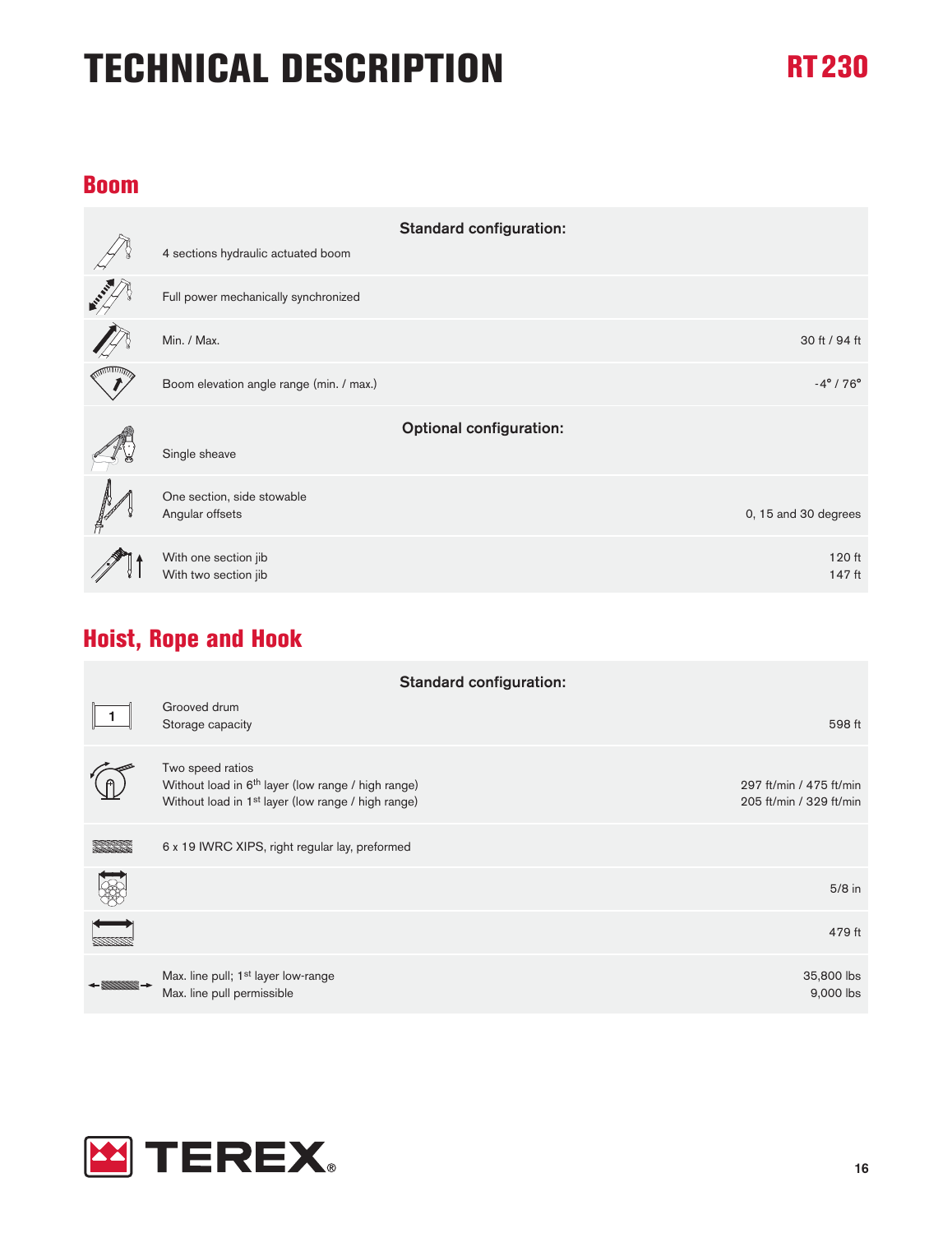| <b>Optional configuration:</b>                          |                                                                                                                                  |                                                    |
|---------------------------------------------------------|----------------------------------------------------------------------------------------------------------------------------------|----------------------------------------------------|
|                                                         | Hook and ball<br>2 sheaves<br>3 sheaves<br>4 sheaves                                                                             | 7 ton<br>25 ton<br>30 ton<br>30 ton                |
| $\overline{\mathbf{2}}$                                 | Grooved drum<br>Storage capacity                                                                                                 | 598 ft                                             |
|                                                         | Without load in 6 <sup>th</sup> layer (low range / high range)<br>Without load in 1 <sup>st</sup> layer (low range / high range) | 205 ft/min / 329 ft/min<br>297 ft/min / 475 ft/min |
|                                                         | Rotation resistant compacted strand 18 x 19 or 19 x 19                                                                           |                                                    |
| 3                                                       |                                                                                                                                  | $5/8$ in                                           |
| $\begin{array}{c}\n\hline\n\hline\n\hline\n\end{array}$ |                                                                                                                                  | 479 ft                                             |
|                                                         | Minimum breaking strength<br>Max. line pull permissible                                                                          | 35,800 lbs<br>9,000 lbs                            |

### **Superstructure**

| $\widehat{C}$ | <b>Standard configuration:</b><br>Non stop<br>Maximum rotation speed without load | $360^\circ$<br>3 rpm |
|---------------|-----------------------------------------------------------------------------------|----------------------|
|               | Hydraulic motor<br>Planetary reducer                                              |                      |
|               | Foot actuated pedal - provides variable braking force                             |                      |
|               | Travel Lock - 360° house lock                                                     |                      |

### **Cab, Controls, Operator aids and Load limiter / Load indicator**

| <b>Standard configuration:</b>                                                                                                                                                                                     |
|--------------------------------------------------------------------------------------------------------------------------------------------------------------------------------------------------------------------|
| Sliding door<br>Tinted safety glass throughout<br>Six way adjustable seat                                                                                                                                          |
| Armrest mounted dual axis electro-proportional joysticks<br>Steering wheel column with gear selector on the left and directional light selector on the right<br>Dashboard mounted switches for outrigger operation |
| Graphic interface for load indicator                                                                                                                                                                               |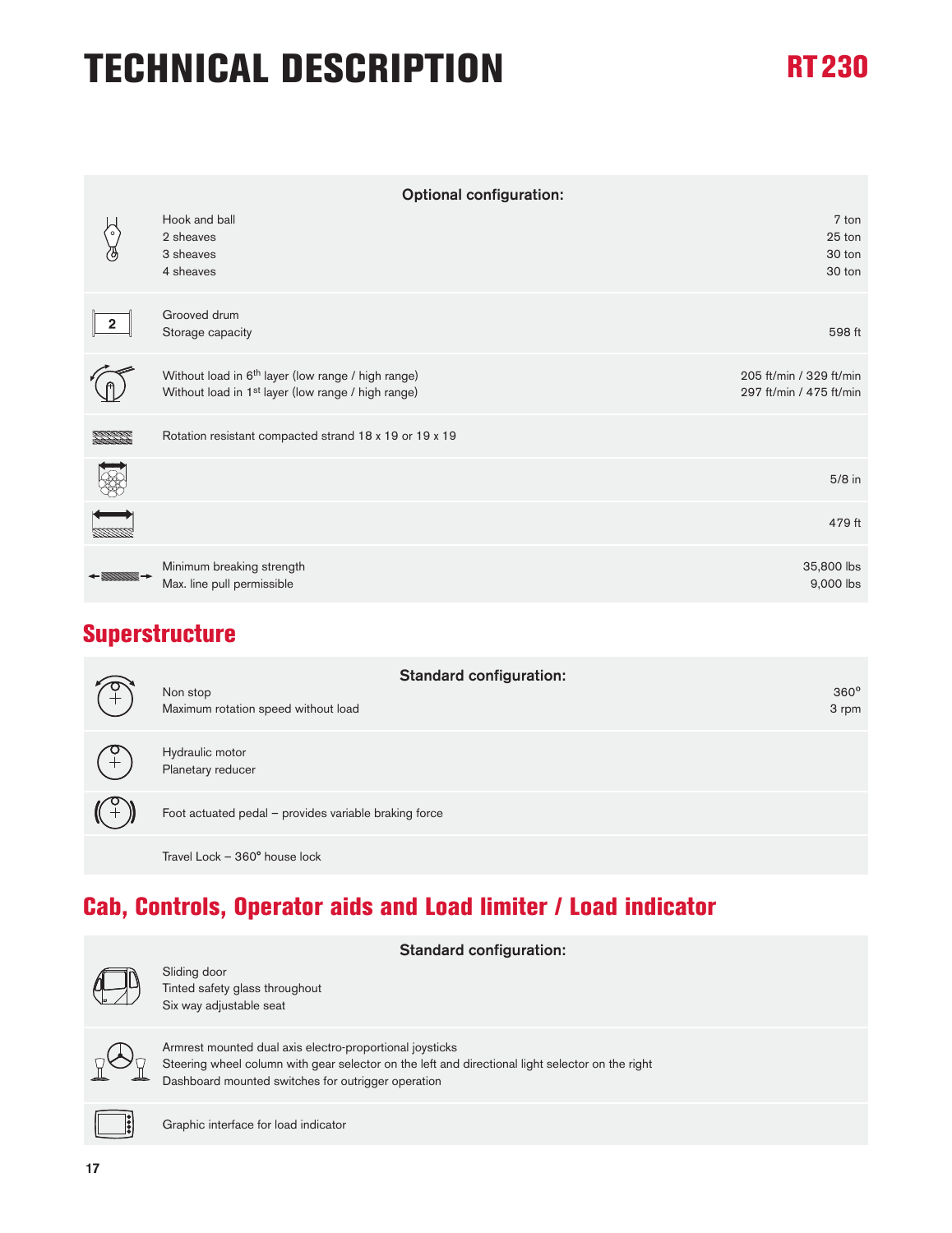

Heater Air conditioner Work lights Rotating beacon

### **Carrier, Engine, Drive-line and Hydraulic system**

| <b>Standard configuration:</b> |                                                                                                                                                                                                                                                                                                                                                                          |                                                                                                                                                                                       |
|--------------------------------|--------------------------------------------------------------------------------------------------------------------------------------------------------------------------------------------------------------------------------------------------------------------------------------------------------------------------------------------------------------------------|---------------------------------------------------------------------------------------------------------------------------------------------------------------------------------------|
|                                | Hydraulic, independent extension:<br>Diameter of outrigger pads<br>Area of outrigger pads                                                                                                                                                                                                                                                                                | $24$ in<br>254 in <sup>2</sup>                                                                                                                                                        |
|                                | Tier 4i<br>Cummins QSB4.5 4 cylinders<br>Rated power<br>Maximum gross torque<br>Intake: turbocharger with intercooler<br>Fuel type<br>Fuel tank capacity<br>Tier <sub>3</sub><br>Cummins QSB4.5 4 cylinders<br>Rated power<br>Maximum gross torque<br>Intake: turbocharger with intercooler<br>Fuel type<br>Fuel tank capacity                                           | 130 hp @ 2,200 rpm<br>457 ft-lb @ 1,500 rpm<br>Ultra Low Sulfur Diesel (ULSD, max 15 ppm)<br>50 gallons<br>130 hp @ 2,200 rpm<br>457 ft-lb @ 1,500 rpm<br><b>Diesel</b><br>50 gallons |
|                                | 6 x 6 powershift transmission with integral torque converter<br>Full time 4WD (Four-Wheel Drive)<br>Rigid mounted front axle<br>Oscillating rear axle<br>Differential lock on front axle and rear axle<br>Rear axle oscillation lock - manual or automatic actuation<br>Air-over-hydraulic disc brakes<br>Parking brake on front axle<br>Hydraulic oil cooler on carrier |                                                                                                                                                                                       |
|                                | Hydraulic power steering<br>Front wheel steering<br>Four wheel steering concentric<br>Four wheel steering crab<br>Optional rear wheel steering package                                                                                                                                                                                                                   |                                                                                                                                                                                       |

Optional configuration:

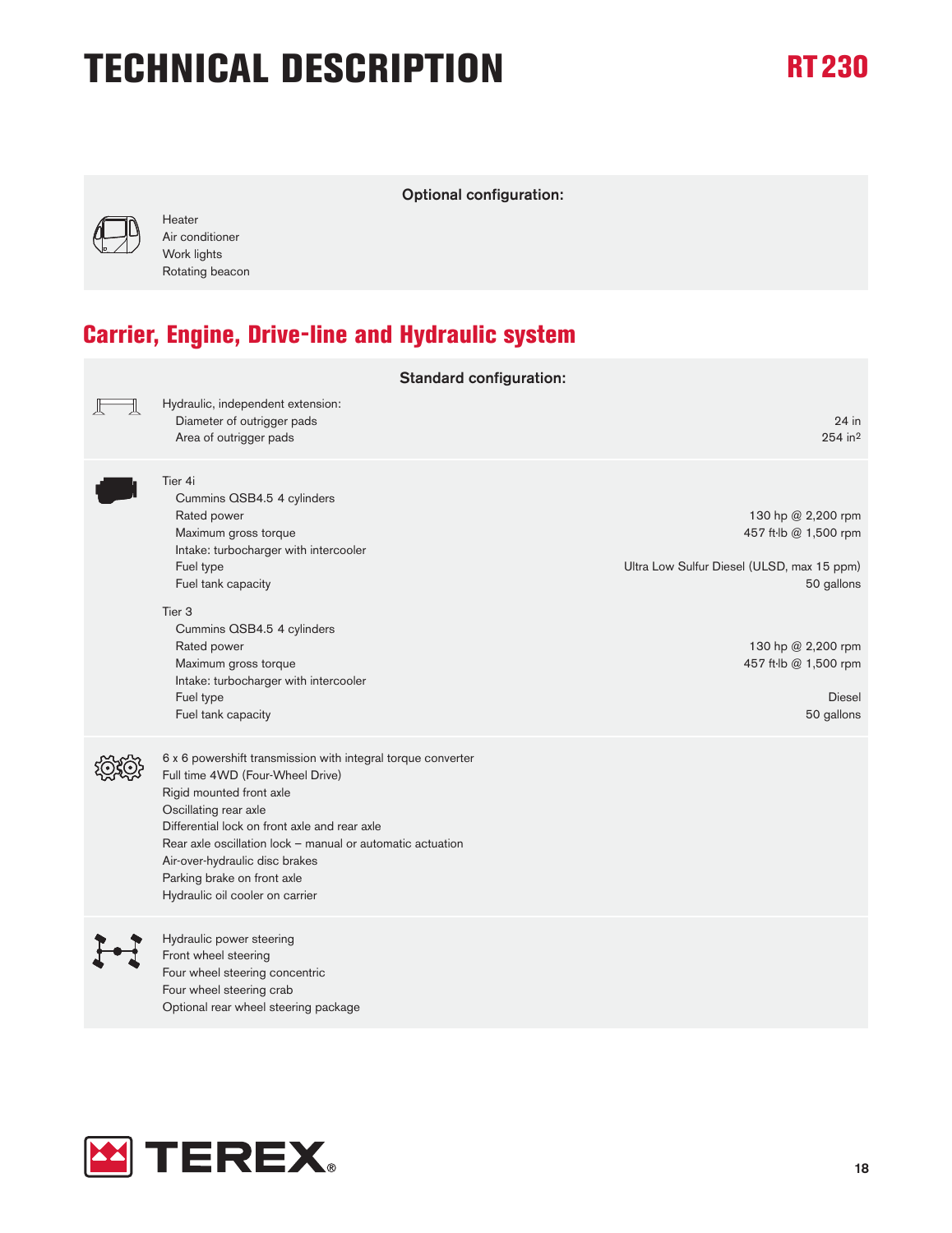| <b>HYDR</b> | Hydraulic Pumps:<br>Tandem pumps:<br>Boom lift / Telescope<br>Power steering / Outriggers and Swing<br>Single pump:<br>Main and auxiliary hoist pump | 39 gal/min @ 3,500 psi<br>21 gal/min @ 2,500 psi<br>53 gal/min @ 3,500 psi |
|-------------|------------------------------------------------------------------------------------------------------------------------------------------------------|----------------------------------------------------------------------------|
|             | Hydraulic oil reservoir capacity<br>Hydraulic oil suction filter<br>Hydraulic oil return filter                                                      | 94 gallons<br>250 microns<br>5 microns                                     |

### **Vehicle performance**

|                |                                                              | <b>Standard configuration:</b> |
|----------------|--------------------------------------------------------------|--------------------------------|
| <b>RESERVE</b> | Max. in 1 <sup>st</sup> gear<br>Max. in 6 <sup>th</sup> gear | 112.34 %<br>3.77 %             |
|                | $\bigcirc$ $\Box$ Max. (6 <sup>th</sup> gear)                | $24.5$ mph                     |

#### **Tires**

|           |                                     | <b>Standard configuration:</b> |
|-----------|-------------------------------------|--------------------------------|
| $\bullet$ | Wide tread earth mover pattern (E3) | 20.5 x 25-26 PR                |
|           |                                     | <b>Optional configuration:</b> |
| $\bullet$ | Wide tread earth mover pattern (E3) | 16.00 x 25-28 PR               |
|           | Spare wheel                         | 20.5 x 25-24 PR                |
|           |                                     |                                |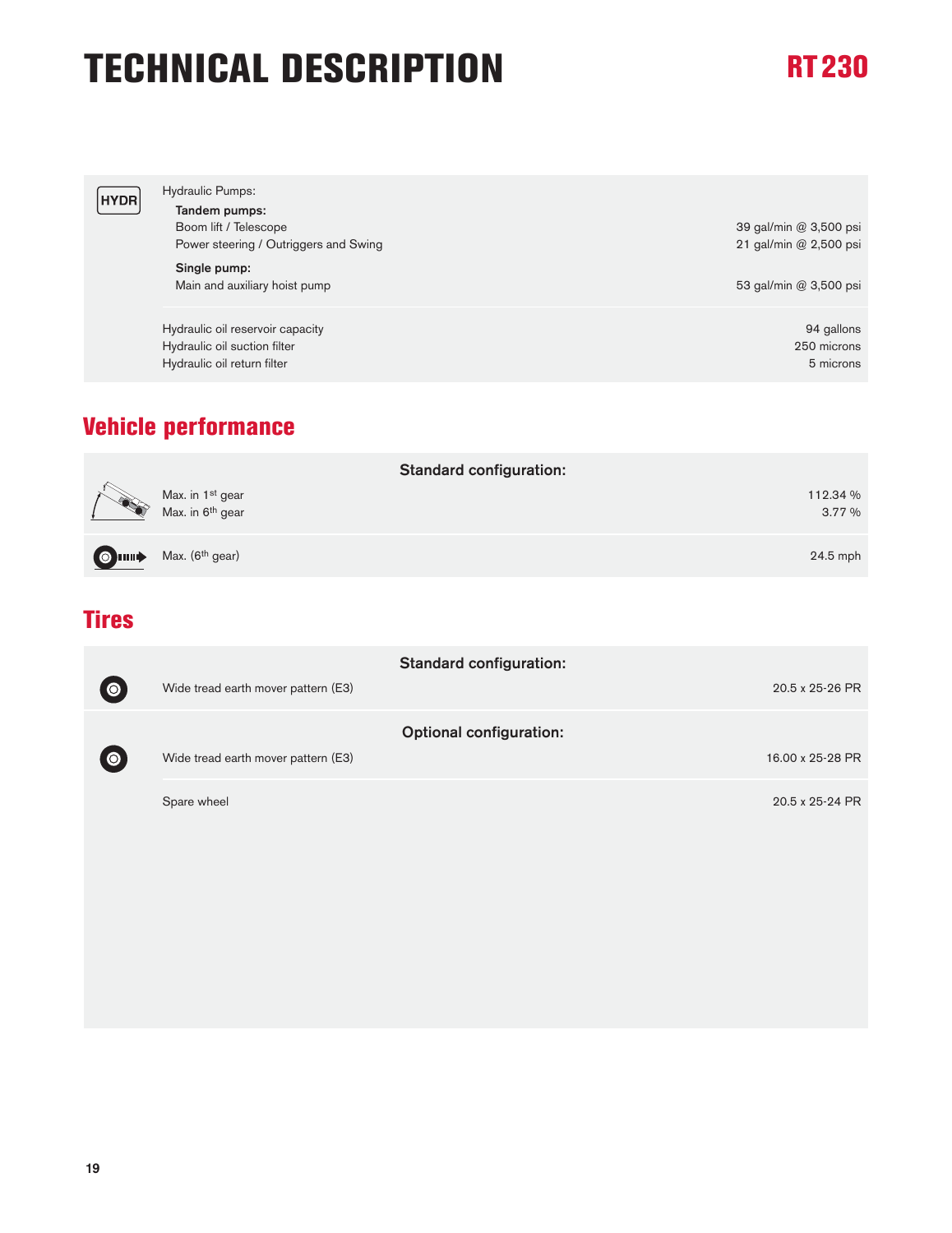### **NOTES RT230**



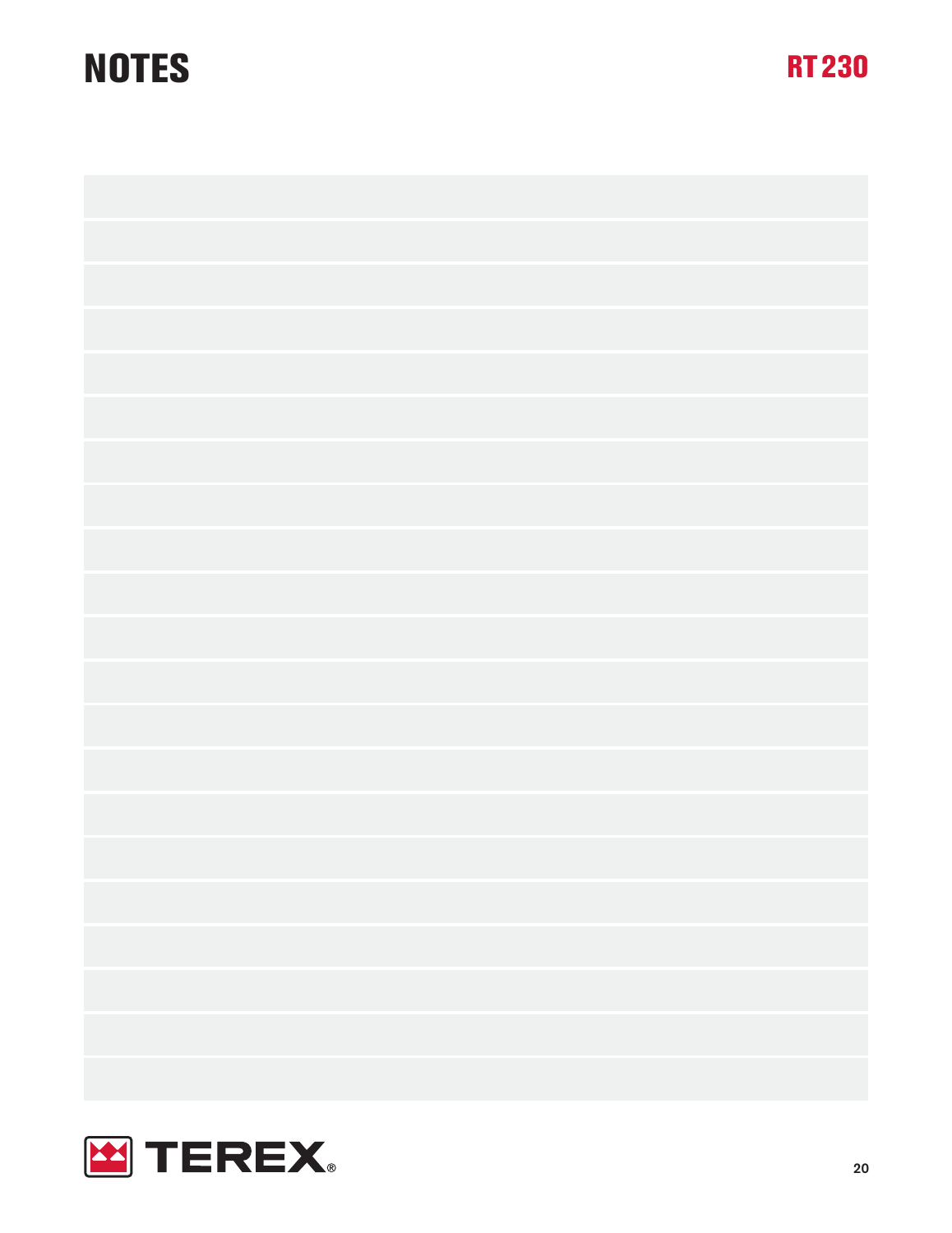### **NOTES RT230**